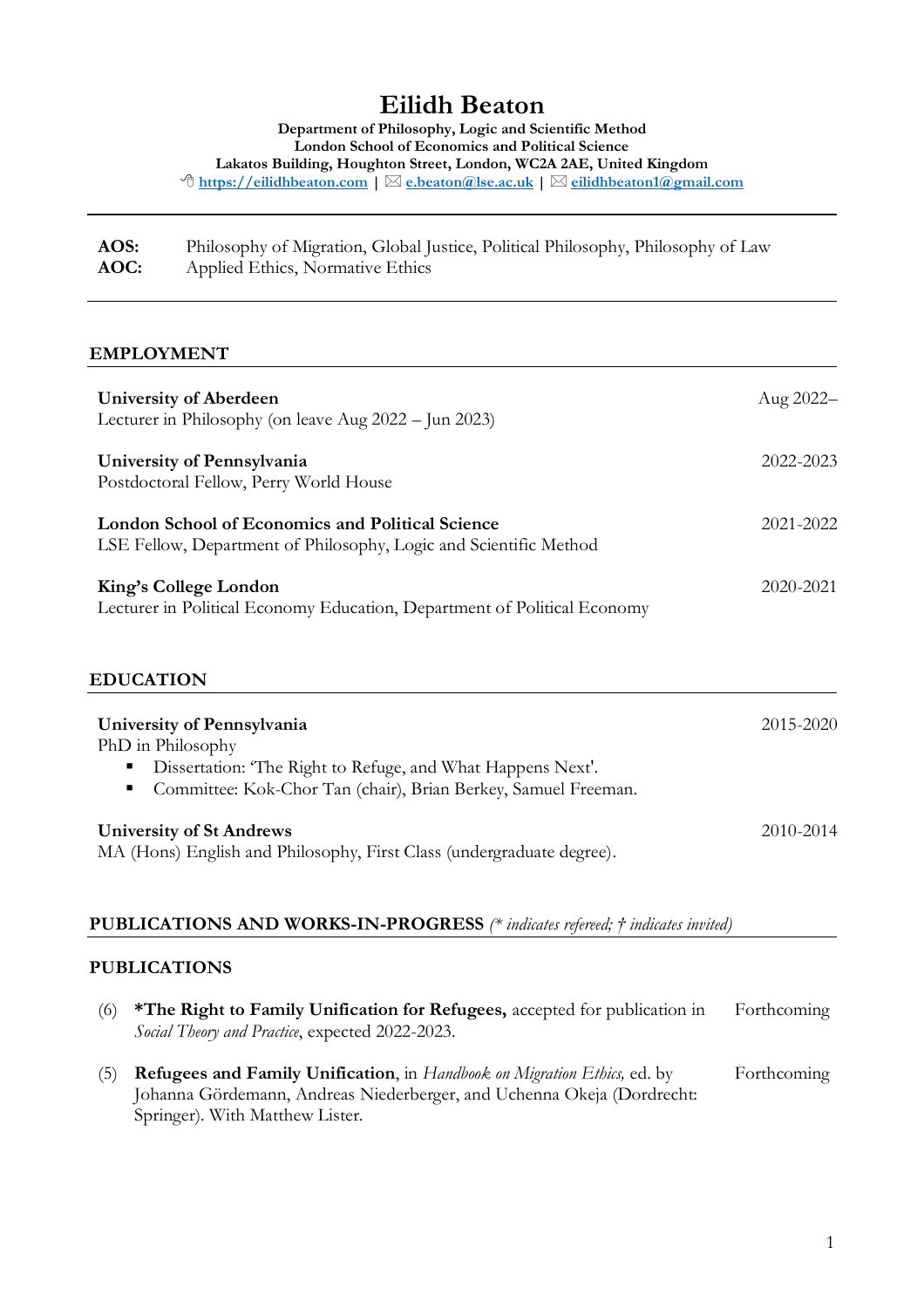| (4) | *The Wrong of Deporting the Long-Settled, accepted at Philosophy and Public<br>Issues for for special issue 'Migration and Justice for People on the Move'.                                                                                                  | Accepted                    |
|-----|--------------------------------------------------------------------------------------------------------------------------------------------------------------------------------------------------------------------------------------------------------------|-----------------------------|
| (3) | *Crisis Nationalism: to what extent is national partiality justifiable during<br>a global pandemic? Ethical Theory and Moral Practice 24:1 (2021), 285-300. With<br>Mike Gadomski, Dylan Manson, and Kok-Chor Tan.                                           | 2021                        |
| (2) | *Against the Alienage Condition for Refugeehood, Law and Philosophy 39:2<br>$(2020), 147-176.$                                                                                                                                                               | 2020                        |
| (1) | *Replacing the Persecution Condition for Refugeehood, ARSP (Archiv für<br>Rechts- und Sozialphilosophie / Archives for Philosophy of Law and Social Philosophy)<br>106:1 (2020), 4-18. In conjunction with the IVR Young Scholar Prize.                      | 2020                        |
|     | <b>WORKS-IN-PROGRESS</b>                                                                                                                                                                                                                                     |                             |
| (3) | *A paper on the rights of new refugees in host countries. Revise and<br>resubmit.                                                                                                                                                                            | R&R                         |
| (2) | †Who Are the Internally Displaced?: on the need for increased structure<br>in the international protection of IDPs, invited to participate in an edited<br>volume 'The Political Philosophy of Internal Displacement' ed. by David<br>Owen and Jamie Draper. | Second draft<br>in-progress |
| (1) | Internal Displacement, State-Centric Frameworks, and the Importance<br>of Paying Attention.                                                                                                                                                                  | In-progress                 |
|     | RELEVANT POLICY/PROFESSIONAL REPORTS                                                                                                                                                                                                                         |                             |
| (2) | 2020 Global Shifts Pre-Colloquium Report, Mapping the Climate<br>Emergency: Will Migration Change the World?, Perry World House [private<br>report]. With Christine Carpenter.                                                                               | 2020                        |
| (1) | Safe But Not Settled: the impact of family separation on refugees in the<br>UK, Oxfam GB and Refugee Council (Joint Report). With Anna Musgrave and<br>Josephine Liebl.                                                                                      | 2018                        |
|     | <b>FELLOWSHIPS AND AWARDS</b>                                                                                                                                                                                                                                |                             |
|     | <b>UCLA Postdoctoral Fellowship in Law and Philosophy</b><br>(Offer declined).                                                                                                                                                                               | 2020-2022                   |
|     | Graduate Dean's Scholar, School of Arts and Sciences, University of<br>Pennsylvania<br>Annual award for nine graduate students in the School of Arts and Sciences 'who<br>exhibit exceptional academic performance and intellectual promise'.                | 2019-2020                   |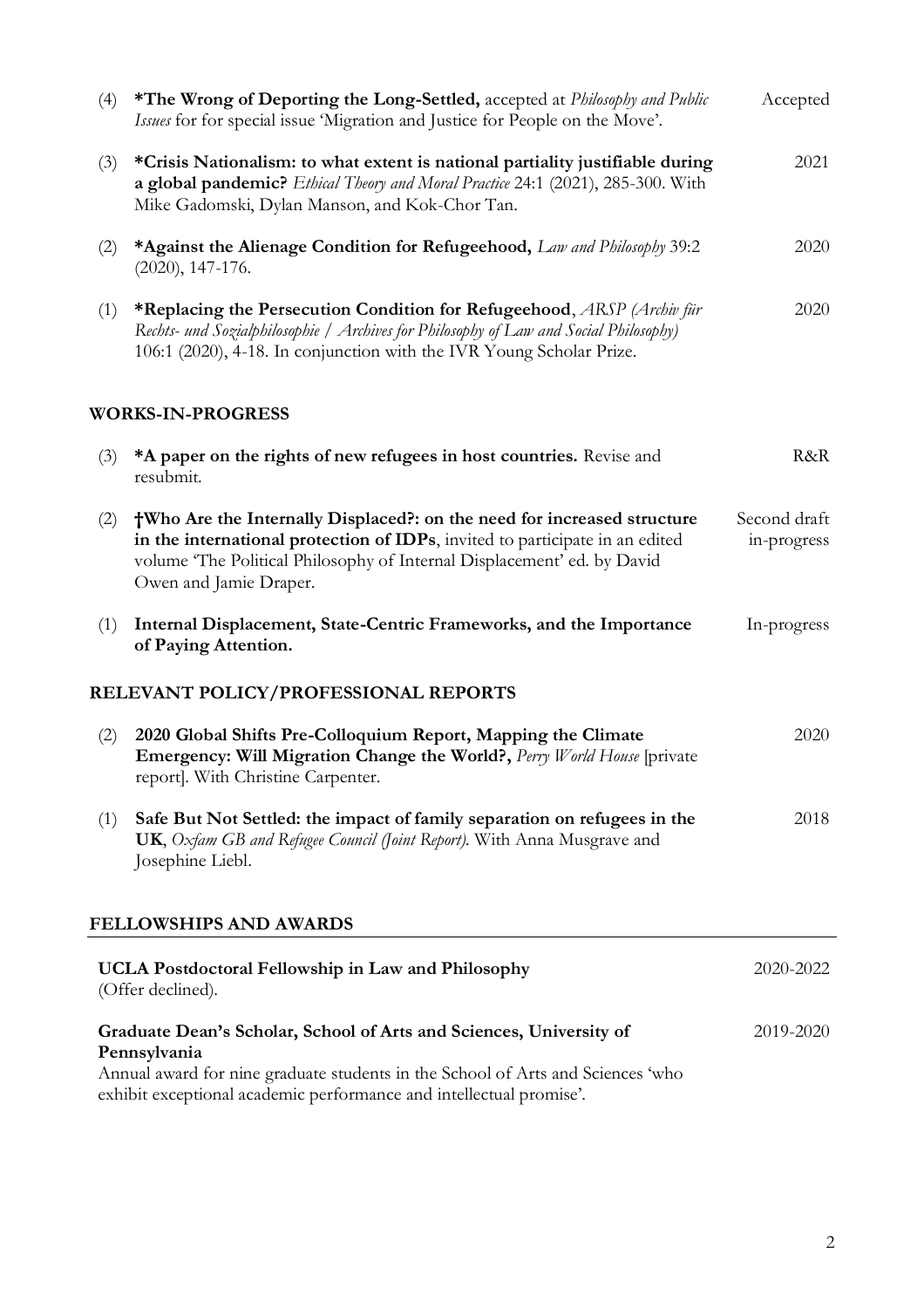| IVR Young Scholar Prize, International Association for the Philosophy of Law<br>and Social Philosophy<br>Award for best paper submitted by a doctoral candidate or recent doctoral degree<br>recipient under the age of 35. |                                                                                                                                                                                 | 2019                                |
|-----------------------------------------------------------------------------------------------------------------------------------------------------------------------------------------------------------------------------|---------------------------------------------------------------------------------------------------------------------------------------------------------------------------------|-------------------------------------|
|                                                                                                                                                                                                                             | Benjamin Franklin Fellowship, University of Pennsylvania<br>Five-year fellowship for doctoral research.                                                                         | 2015-2020                           |
|                                                                                                                                                                                                                             | Mainwaring Graduate Prize Endowment, University of Pennsylvania<br>One-year funding source to support doctoral research.                                                        | 2016-2017                           |
|                                                                                                                                                                                                                             | Awards from the University of St Andrews<br>• Deans' List<br>Philosophy Class Medal: Logic and Metaphysics Second Level<br>Philosophy Class Medal: Moral Philosophy First Level | 2012-2014<br>2011-2012<br>2010-2011 |
|                                                                                                                                                                                                                             | <b>PRESENTATIONS</b> (* indicates refereed; † indicates invited)                                                                                                                |                                     |
| (16)                                                                                                                                                                                                                        | Beyond Rescue: Towards Variety in the Source of Duties to Refugees -<br>*Refugees and the Duty of Rescue, University of Durham.                                                 | June 2022                           |
|                                                                                                                                                                                                                             | Comments on Brookes Brown's 'Impartiality and Fair Play Revisited' -                                                                                                            |                                     |
| (15)                                                                                                                                                                                                                        | †(Inaugural) Vrije Universiteit Normative (VUN) Philosophy Workshop.                                                                                                            | May 2022                            |
|                                                                                                                                                                                                                             | Who Are the Internally Displaced?: on the need for increased structure in<br>the international protection of IDPs                                                               |                                     |
| (14)                                                                                                                                                                                                                        | †The Political Philosophy of Internal Displacement, Nuffield College,<br>University of Oxford (UK).                                                                             | Jan 2022                            |
|                                                                                                                                                                                                                             | Comments on Matthew Lister's 'Climate Change and Internal -<br>Displacement'                                                                                                    |                                     |
| (13)                                                                                                                                                                                                                        | †The Political Philosophy of Internal Displacement, Nuffield College,<br>University of Oxford (UK).                                                                             | Jan 2022                            |
|                                                                                                                                                                                                                             | Internal Displacement, State-Centric Frameworks and the Importance of<br><b>Paying Attention</b>                                                                                |                                     |
| (12)                                                                                                                                                                                                                        | Protective Belt Seminar (ProBe), London School of Economics and Political<br>Science (UK).                                                                                      | Nov 2021                            |
| (11)                                                                                                                                                                                                                        | Global Justice Beyond States? (workshop convenor), MANCEPT Workshops,<br>University of Manchester (UK – online).                                                                | Sept 2021                           |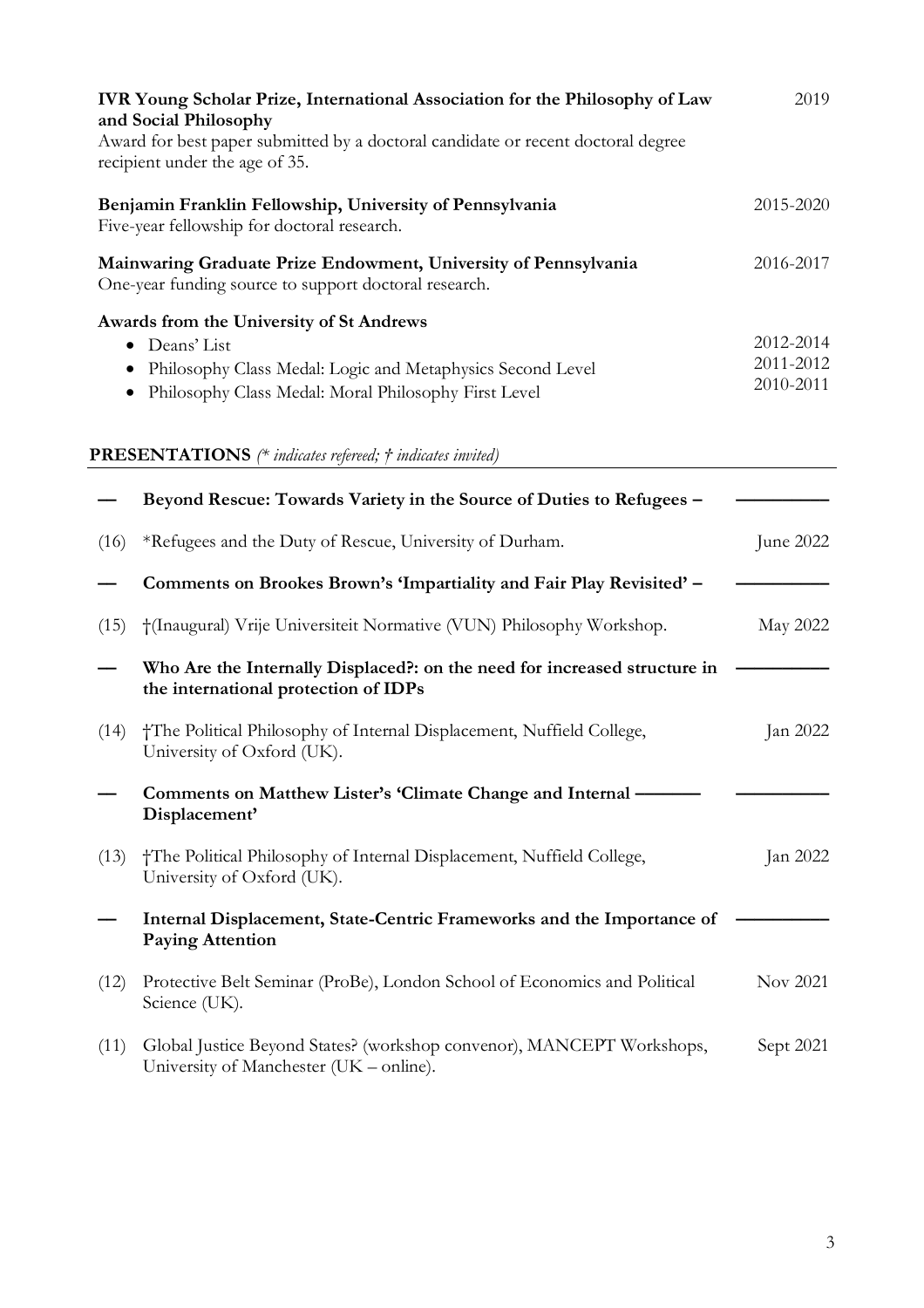|      | Towards a Framework for Understanding Refugee Integration                                                                                                       |           |
|------|-----------------------------------------------------------------------------------------------------------------------------------------------------------------|-----------|
| (10) | *Philosophy of Migration and Asylum, Universidade NOVA de Lisboa<br>(Portugal - online).                                                                        | June 2021 |
|      | Replacing the Persecution Condition for Refugeehood -                                                                                                           |           |
| (9)  | *Young Scholar Prize Plenary Lecture, IVR 2019: Dignity, Democracy,<br>Diversity, University of Lucerne (Switzerland).                                          | Jul 2019  |
|      | Justifying the Right to Family Reunification for Refugee Children and<br><b>Adults</b>                                                                          |           |
| (8)  | *Cosmopolitanism and Global Justice in Practical Contexts, Munich Centre for<br>Ethics, LMU Munich (Germany).                                                   | Jul 2019  |
| (7)  | *IVR 2019: Dignity, Democracy, Diversity, University of Lucerne<br>(Switzerland).                                                                               | Jul 2019  |
| (6)  | *Children on the Move: Philosophical Issues in Child Migration, University of<br>Salzburg (Austria).                                                            | May 2019  |
| (5)  | Penn Normative Philosophy Group, University of Pennsylvania (USA).                                                                                              | Apr 2019  |
|      | Providing Refuge in Contexts of Ambivalence and Hostility -                                                                                                     |           |
| (4)  | *Refugees and Minority Rights: Acceptable and Unacceptable Criteria for<br>Accepting/Rejecting Refugees in a Non-Ideal World, University of Tromsø<br>(Norway). | Jun 2018  |
| (3)  | *4 <sup>th</sup> Annual Conference of the Study of Global Ethics, University of<br>Birmingham (UK).                                                             | May 2018  |
| (2)  | Graduate Student Colloquium Series, University of Pennsylvania (USA).                                                                                           | Apr 2018  |
|      | Against the Alienage Condition for Refugeehood -                                                                                                                |           |
| (1)  | *Justice Across Borders, Graduate Student Conference, University of<br>Tennessee, Knoxville (USA).                                                              | Mar 2018  |

## **TEACHING**

### **EXPERIENCE**

| Teaching at LSE                                                                                                                      |                            |
|--------------------------------------------------------------------------------------------------------------------------------------|----------------------------|
| PH214/416 Philosophy, Morals and Politics                                                                                            |                            |
| - Undergraduate class leader (moral philosophy)<br>- Lecturer (political philosophy), MSc seminar leader, undergraduate class leader | Autumn 2021<br>Spring 2022 |
| MSc (x3) dissertation supervision.                                                                                                   | 2021-2022                  |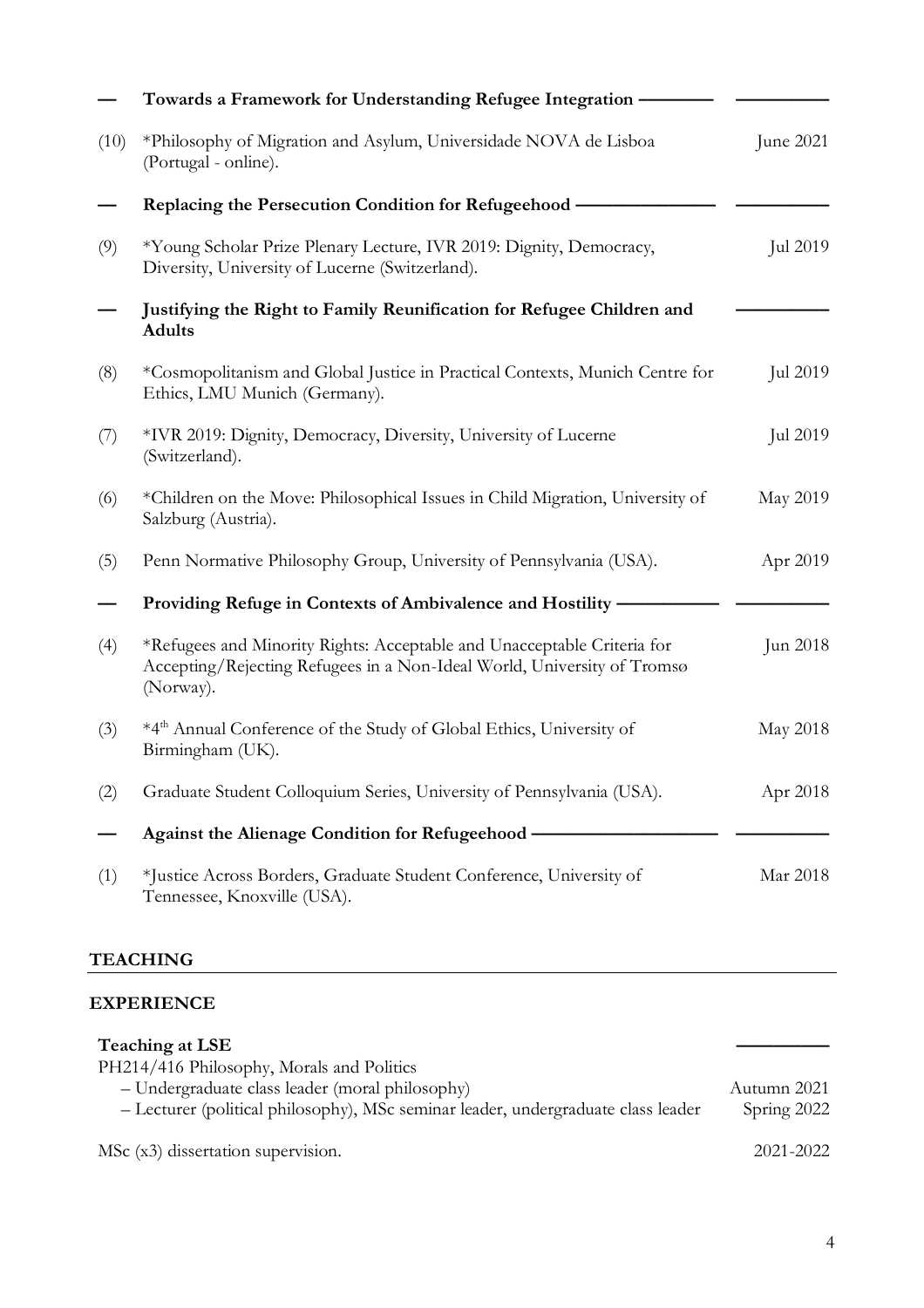| Seminar Leader at KCL                                                                                                                     |             |
|-------------------------------------------------------------------------------------------------------------------------------------------|-------------|
| 6SSPP353: Politics and Justice in International Law (Dr Carmen Pavel).                                                                    | Spring 2021 |
| - with guest lecture on international refugee law.                                                                                        |             |
| 5SSPP240: American Political Development (Dr Samuel De Canio).                                                                            | Spring 2021 |
| 4SSPP110: Political and Economic Philosophy (Dr Carmen Pavel).                                                                            | Autumn 2020 |
| 5SSPP219: Key Concepts in PPE (Dr Roberto Fumagalli).                                                                                     | Autumn 2020 |
| Dissertation Supervision in Political Economy at KCL                                                                                      |             |
| MA dissertations (x6), BA dissertations (x2).                                                                                             | 2020-2021   |
| <b>Lead Instructor at Penn</b>                                                                                                            |             |
| PHIL271: Global Justice – Immigration, Asylum, and Borders.                                                                               | Autumn 2019 |
| <b>Teaching Assistant at Penn</b>                                                                                                         |             |
| PHIL077: Philosophy of Law (Prof. Carlos Pereira Di Salvo).                                                                               | Spring 2018 |
| PHIL008: The Social Contract (Prof. Kok-Chor Tan).                                                                                        | Autumn 2017 |
| PHIL004: History of Modern Philosophy (Prof. Andrew Chignell).                                                                            | Spring 2017 |
| PHIL002: Ethics (Prof. Errol Lord).                                                                                                       | Autumn 2016 |
| <b>Volunteer Instructor with High School Students</b>                                                                                     |             |
| Philosophy Club, Philadelphia Futures (led by Prof. Karen Detlefsen and Karen<br>Kovaka).                                                 | Autumn 2016 |
| <b>CERTIFICATIONS</b>                                                                                                                     |             |
| Center for Teaching and Learning, Teaching Certificate.<br>Award for advanced training in teaching for graduate students at Penn.         | Autumn 2018 |
| Center for Teaching and Learning, TA Training.                                                                                            | Autumn 2016 |
| Training program for new teaching assistants at Penn.                                                                                     |             |
| <b>ADDITIONAL TRAINING</b>                                                                                                                |             |
| Minorities and Philosophy Inclusive Methodology and Pedagogy Workshop,<br>University of Pennsylvania.<br>Conference workshop participant. | Spring 2018 |
| American Association of Philosophy Teachers Workshop on Teaching and<br>Learning Philosophy.<br>Two-day workshop participant.             | Fall 2017   |
|                                                                                                                                           |             |

## **PROFESSIONAL ACTIVITIES AND OTHER RELEVANT EXPERIENCE**

| <b>Refugee Action</b>                                                               | $2022 -$ Present |
|-------------------------------------------------------------------------------------|------------------|
| Working English ESOL/Employability Learning Assistant volunteer. Support            |                  |
| refugees and asylum seekers in the UK access employment by holding weekly 1-2-1     |                  |
| sessions to support clients with their English and employability goals, and running |                  |
| occasional group sessions e.g. on accessing higher education in the UK.             |                  |